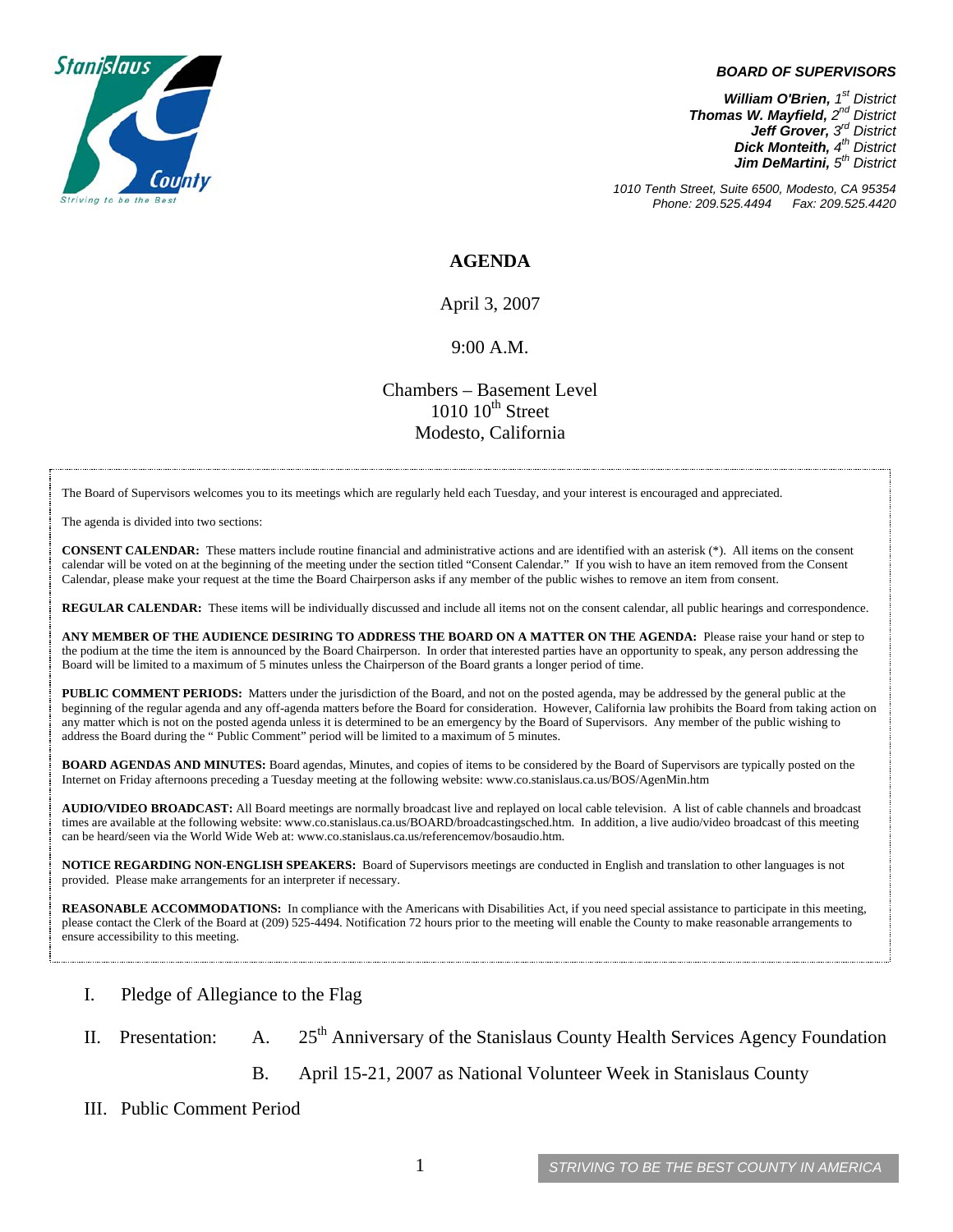# IV. Consent Calendar

# V. Agenda Items

- A. Miscellaneous
- \* 1. Approval of the Minutes for March 27, 2007 ([View Item](http://www.co.stanislaus.ca.us/bos/minutes/2007/min03-27-07.pdf))
- \* 2. Approval to Proclaim April 2007 as Child Abuse Prevention Month and April 27, 2007 as Children's Memorial Day in Stanislaus County ([View Item](http://www.co.stanislaus.ca.us/bos/agenda/2007/20070403/A02.pdf))
- \* 3. Approval to Set a Public Hearing on April 24, 2007, at 9:30 a.m., to Consider an Appeal of the Planning Commission's Denial of Parcel Map Application No. 2006-47 and Variance Application No. 2006-04 – Grewal ([View Item](http://www.co.stanislaus.ca.us/bos/agenda/2007/20070403/A03.pdf))
- \* 4. Approval of a Resolution Recognizing the Stanislaus County Health Services Agency Foundation Upon their 25th Anniversary ([View Item](http://www.co.stanislaus.ca.us/bos/agenda/2007/20070403/A04.pdf))
- \* 5. Approval to Proclaim the Week of April 15-21 2007 as National Volunteer Week in Stanislaus County ([View Item](http://www.co.stanislaus.ca.us/bos/agenda/2007/20070403/A05.pdf))
- B. Chief Executive Office
- \* 1. Approval to Set a Public Hearing on May 8, 2007, at 9:20 a.m., to Introduce and Waive the First Reading of an Ordinance to Amend Existing Fees for the Stanislaus County Fire Prevention Bureau – Office of Emergency Services ([View Item](http://www.co.stanislaus.ca.us/bos/agenda/2007/20070403/B01.pdf))
- \* 2. Approval to Set April 24, 2007, at 9:35 a.m., as the Date and Time to Conduct a Public Hearing Pursuant to Section 1442.5 of the Health and Safety Code to Consider the Approval of the Negotiation and Sale of Stanislaus Behavioral Health Center, including the Operations, Real Property, Improvements and Equipment, and Potential Service Level Changes for County-Operated Acute Psychiatric Inpatient Services ([View Item](http://www.co.stanislaus.ca.us/bos/agenda/2007/20070403/B02.pdf))
- \* 3. Approval to Accept the Stanislaus County Treasury Pool's February 2007 Monthly Investment Report – Treasurer-Tax Collector ([View Item](http://www.co.stanislaus.ca.us/bos/agenda/2007/20070403/B03.pdf))
- \* 4. Approval to Adjust the Budget to Spend \$682,000 of Justice Public Facilities Fees for Superior Court Furnishings, Equipment and Data Communications to Equip Two New Civil Courtrooms, Judges Chambers and Office Space ([View Item](http://www.co.stanislaus.ca.us/bos/agenda/2007/20070403/B04.pdf))
- \* 5. Approval to Enter into an Agreement with Muni Financial for a Comprehensive Five-Year Update to the County's Public Facility Fee Program (PFF) and Authorization for the Use of \$72,000 from the PFF Administrative Fee Fund – Chief Executive Office ([View Item](http://www.co.stanislaus.ca.us/bos/agenda/2007/20070403/B05.pdf))
- \* 6. Approval to Accept Grant Funds of \$65,483 from The Susan G. Komen Breast Cancer Foundation Sacramento Valley Affiliate and Enter Into Contracts with Airport Neighbors United and Newman Family Resource Center for Community Lay Health Workers – Health Services Agency ([View Item](http://www.co.stanislaus.ca.us/bos/agenda/2007/20070403/B06.pdf))
- \* 7. Approval to Introduce and Waive the First Reading of an Ordinance Amending Chapter 11.28 of the Stanislaus County Code Pertaining to the County's Abandoned Vehicle Abatement Program Updating all Referenced Responsibility to the Director of Environmental Resources or Designee ([View Item](http://www.co.stanislaus.ca.us/bos/agenda/2007/20070403/B07.pdf))
- \* 8. Authorization for the Health Services Agency to Support Public Health Epidemiologist Olivia Tong's Application for an H-1B VISA (US Work Permit) ([View Item](http://www.co.stanislaus.ca.us/bos/agenda/2007/20070403/B08.pdf))
	- 9. Approval of the Health Services Agency Public Health Division 2007 Annual Report to the Board of Supervisors ([View Item](http://www.co.stanislaus.ca.us/bos/agenda/2007/20070403/B09.pdf))
- C. Department of Public Works
- 1. Approval and Acceptance of the Subdivision Improvements for Hideaway Terrace Subdivision (in Denair) ([View Item](http://www.co.stanislaus.ca.us/bos/agenda/2007/20070403/C01.pdf))